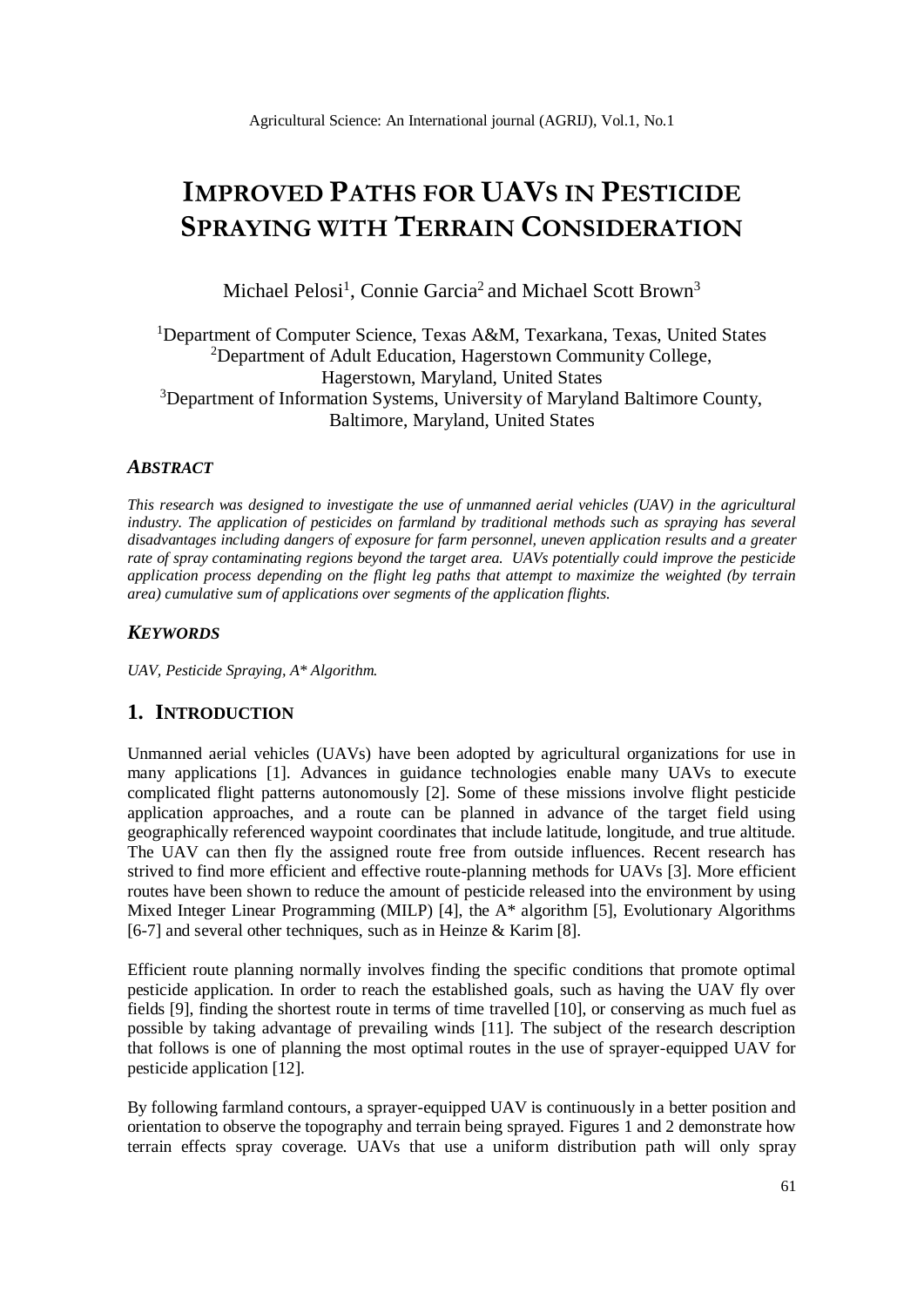consistently if the terrain is flat and there is no wind. This seldom is the case. The UAV's path should maximize the Probability of Accurate Application (POAA).



Figure 1. Pesticide spray coverage on flat terrain



Figure 2. Pesticide spray coverage on uneven terrain

Modified UAV flight routes contrast with standard linear "parallel sweep" routes that are normally utilized by standard farm machinery. Standard linear patterns do not take into account variegated, non-uniform terrain. Parallel spray routes were considered exclusively in the performed research as opposed to spiral or other route types, as these are most commonly used in the case of uniform probability containment areas [13] that were evaluated in the study. There are also other reported datums, such as line and generalized datums, see Frost [14] for more information.

As a result, the lesser the distance of the sprayer to the crop, the higher the application rate of pesticide will be deposited onto the crops. If at any time along a parallel spray sweep, intervening terrain or other visual obstacles block a potential line-of-sight between the farmland and the UAV the application could be affected. Therefore, in order to maximize the cumulative sum of POAAs at various locations over the length of consecutive legs, an improved UAV spray path should attempt to reduce distance to the terrain being sprayed and also attempt to ameliorate the potential of intervening terrain and other objects to block visual variations in the terrain.

The hypothesis of the performed pesticide application was that straight lines do not improve the spray patterns, but paths that closely follow the various topographic hills, valleys, and folds of a terrain surface do. The path changes would be in order to more maximally exploit the usefulness of the UAV's spraying abilities at all times. This approach resulted in a higher probability of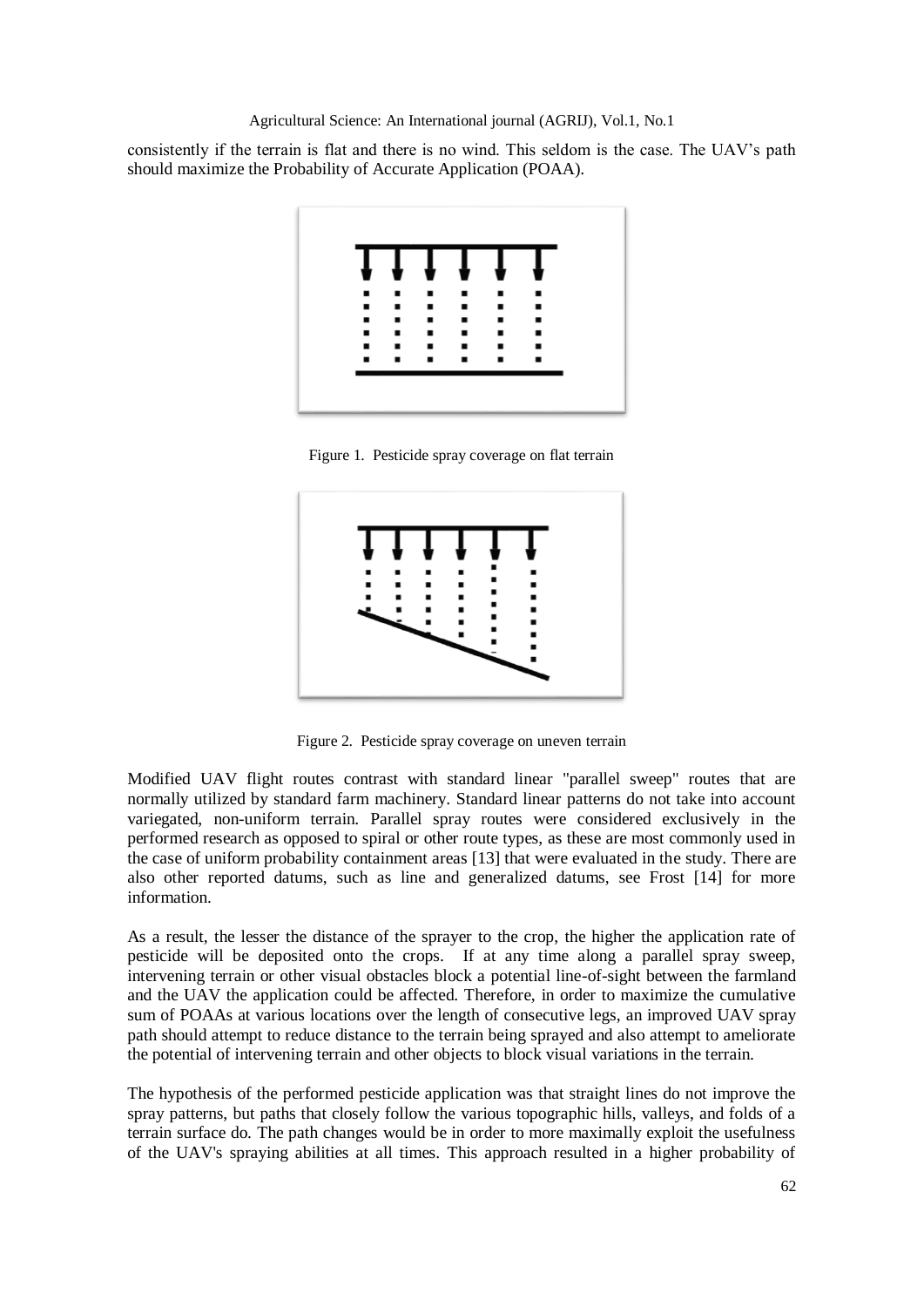pesticide application success on a farm, as the straight-line technique. The issue being addressed by this research was to identify if the research hypothesis is true or false. Measurable results reflected in positive changes in POAA values.

# **2. RESEARCH GOALS**

The performed research was to investigate potentially improved UAV Pesticide Spray leg paths that attempted to maximize the weighted (by terrain area) cumulative sum of POAAs over segments of intervening terrain on consecutive spray patterns. Maximized POAAs values resulted in an increase in the overall probability of success of coverage.

A comparison of spray leg path techniques was implemented using a stochastic Monte Carlo simulation environment (similar to the work of Ayani&Kamrani [15]) specifically created to determine the outcome of this research. The first technique investigated consisted of standard straight-line pesticide application leg paths at true and terrain-following flight paths. The second technique consisted of the previously described terrain-following spray patterns that factor in the elevation of the terrain and any potential visual obstacles.

If one or more variations of the second technique resulted in an improved summation of calculated weighted POAA over the terrain, and therefore a higher resulting POAA, for the same overall UAV pesticide application effort (which can also be considered flight time if traveling at uniform speeds), it can be concluded that this is a superior alternative to straight-line pesticide application leg paths for UAVs involved in agricultural practices. Findings can be conclusively demonstrated by repeated and statistically significant higher overall pesticide application success rates.

It can be analytically proven that improved POAA values can use pesticide application theory rather than actual flights. If it can be shown that summation of POAAs multiplied by terrain area segments over a total area of containment is increased over an alternative, POS will also increase in similar situations [16]. However, analysis shows that actual demonstrations are a better approach to investigating and maximizing the benefit of alternative pesticide application methods, since it is difficult or impossible to estimate the effects of changes in various path techniques using analytic equations [17].

# **3. APPLICATION**

Waypoints are often used on projects using pre-planned UAV flight paths. The most used applications include military targeting [18], radar countermeasures [19], search and rescue [20, 32], aerial mapping [21], and reconnaissance missions [22]. The numbers of UAVs in usage are rapidly increasing, and this trend is likely to continue increasing [23]. This research related to UAV flight paths is likely to be instrumental in the development of additional applications in the future. The costs of utilizing UAVs for many tasks is lower than that for manned vehicles or aircraft. This has an additional benefit of keeping personnel safe [24]. Therefore, demonstration of a technique for improved pesticide application paths is likely to further reduce costs in the agricultural industry [25], improve application efficiency, and be utilized in practice in the field with an increasing adoption.

# **4. A BRIEF REVIEW OF LITERATURE**

There is a substantial amount of recent research related to optimal pathfinding for UAVs used to spray pesticides. A number of these attempt to address problems with spraying pesticides.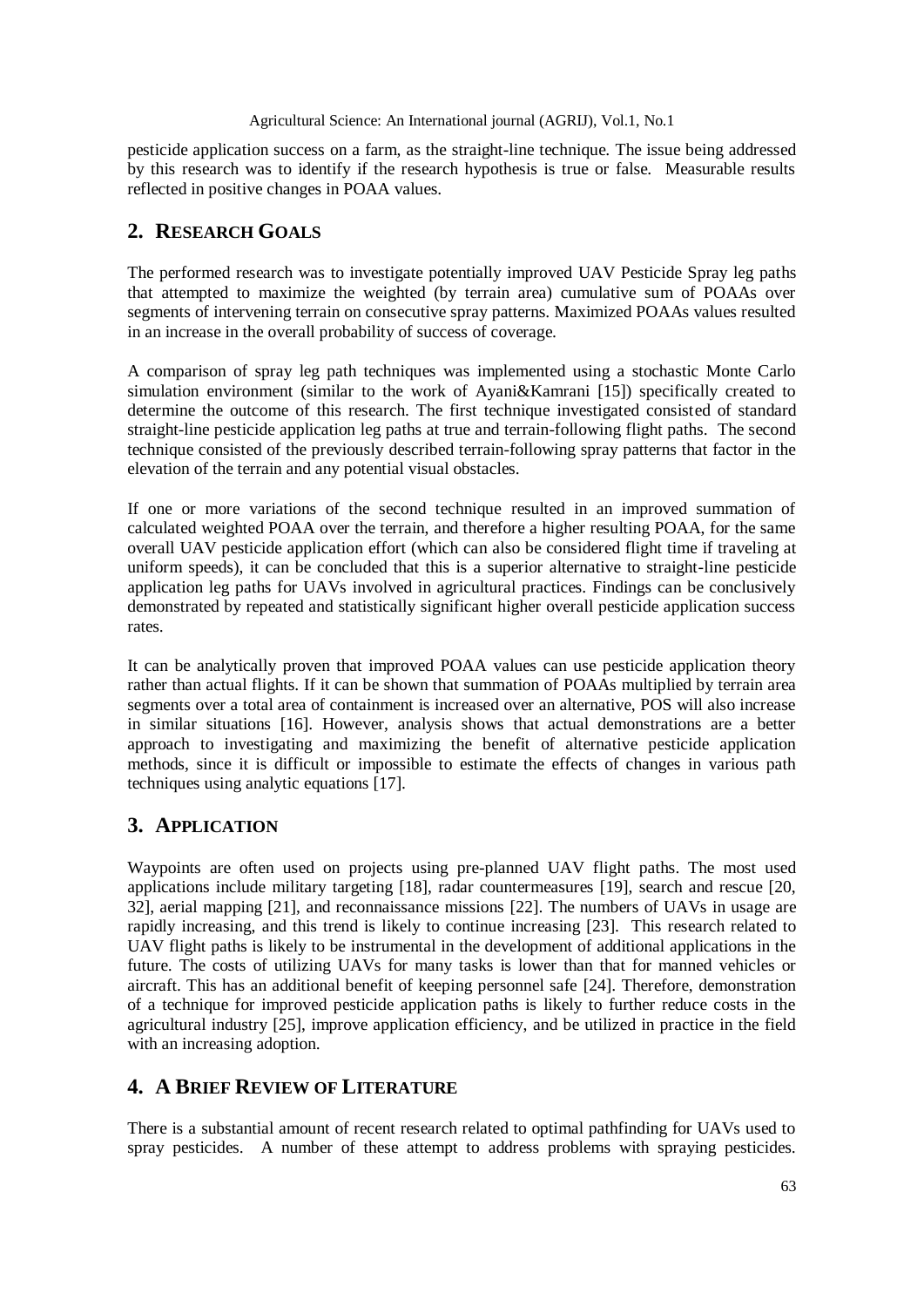Optimal path spraying must adjust for drift control [26] and weather [27] have been developed. Numerous artificial intelligence algorithms have been addressed including Particle Swarm Optimization [13] and Genetic Algorithms in [9] and [1].

### **5. RESEARCH METHODOLOGY**

The spray approach followed for the performed research was similar to that described by Arévalo et al.  $[3-4]$  in their papers on UAVs in changing environments. This research utilizes the  $A^*$ algorithm for route planning. However, instead of incorporating probability of traditional spray applications into the cost function of the A\* algorithm to find an improved path, utility of the relative UAV camera position and orientation were used in the cost function to induce the UAV to fly through improved spray nozzle orientations. Improved spray positions and orientations are defined as those positions and orientations which increase overall POAA over uneven terrain area on pesticide application routes.

The Arévalo et al. approach to the spray application problem uses 3D path optimization in Euclidean space. Path variables include the UAV's state, and include position of the sprayer, speed, and orientation. Path constraints are derived from a model of the UAV flight characteristics, including minimum turning radius over fields, minimum and maximum flight speed factoring in winds, and maximum climb rate. The A\* algorithm evaluation function uses cumulative distance from the path origin and a weighted value of the probability of spraying as a movement cost, and Euclidean distance to the agricultural target as the heuristic value. The radar model produces a probability of a more accurate spray pattern on a cross section value of the UAV. Euclidean 3D space is divided into an array of cells (with axes of x, y, and z as depicted in Figure 3), and a movement spray path is calculated through a series of cells. Cells can also include various obstacles, in which case movement though the cell is blocked. Possible spray movement between cells during path calculation is limited by the UAV flight elements model and variables. Pesticide risk in each cell is calculated during A\* inter-cell movement evaluation, and the relative value is added (using a weighting factor) to the cumulative cost to reach that respective cell. As a result, the UAV movement over agricultural areas are guided to cells with relatively lower spray risks, while at the same time satisfying flying characteristic constraints, and also attempting a least-distance traveled path.



Figure 3. Pesticide spray coverage on uneven terrain

This research is described by Arévalo et al. in that a nearly identical example model of 3D Euclidean space is used, UAV flight characteristics and constraints are the model, and part of the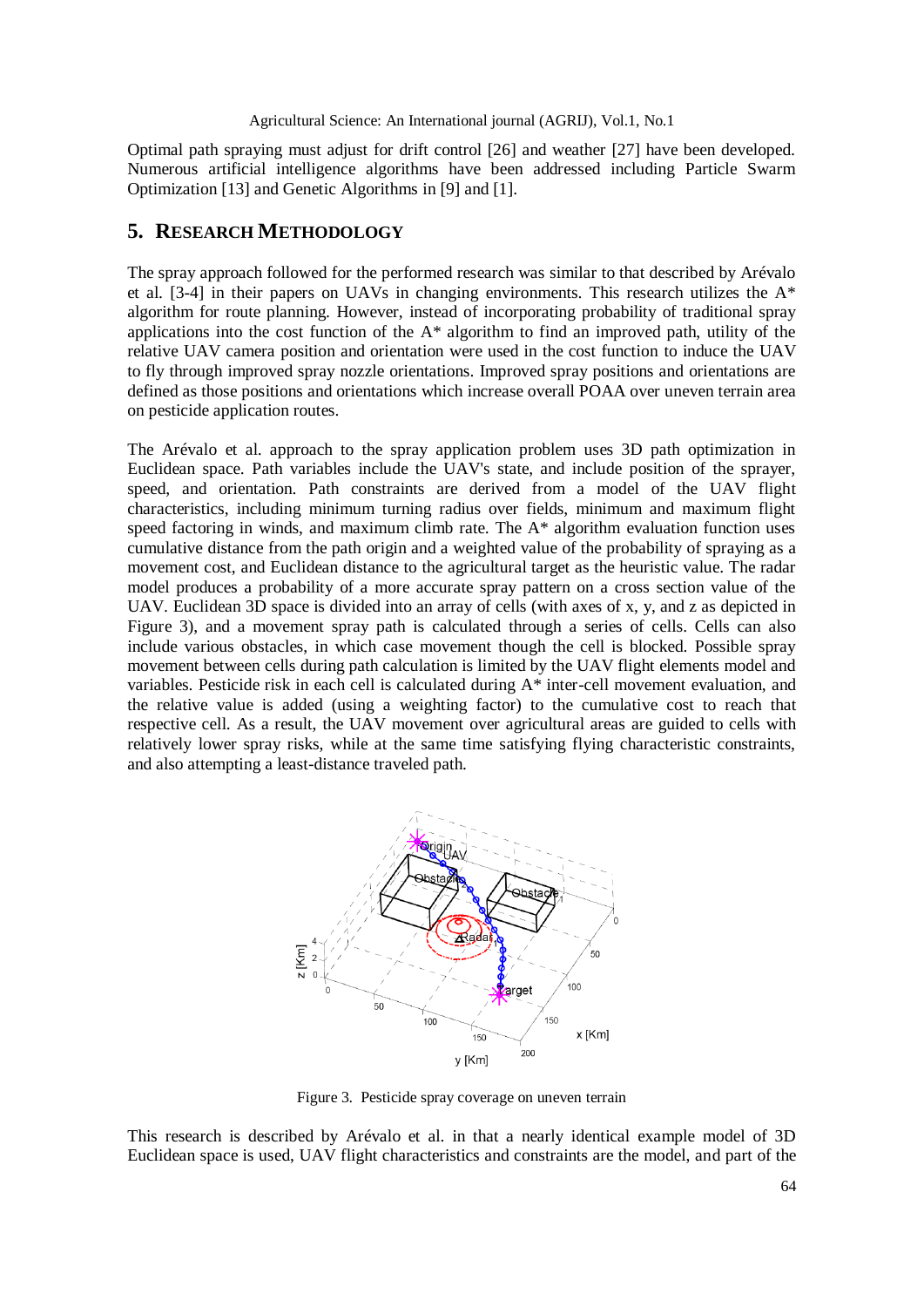model optimized path is computed using the A\* algorithm, total distance is used as the movement cost, and Euclidean distance to a spraying leg end-point destination is used as the heuristic value. This research differs in the weighted additional cost added to the total movement cost evaluation. Instead of using an additional weighted cost based on the risk of pesticide applications, the weighted additional cost is based on the comparative value of the UAV's camera position, sprayorientation and for terrain application purposes. Favorable values result in lower costs. Also, the simulation date that was created will, similarly to the Arévalo et al. work, include terrain surface and sample elevation data based on publicly available data.

Figure 4 illustrates the geometry and various distance measurements related to a UAV-mounted pesticide sprayer. Point "O" is the location of the sprayer(s) of the UAV. In Figure 4 it is flying from right to left with a trail of pesticide behind it. Point "A" is the location on the terrain the UAV is spraying. The absolute altitude of the UAV above the surface (also known as "heightabove-ground" (HAG) altitude [14] is demonstrated by length "h". The angular height of the sprayer field is shown by angle "α". The angular width of the sprayer field is shown by angle "β". The height and width of the terrain surface visible is indicated by lengths "a" and "b" respectively. The distance from the camera to the terrain covered by the sprayer is shown by length "s". The pesticide lands on the field behind the UAV as it travels the path.

Figure 4 is included so that there is a basis for the programmatic implementation of pesticide spray modeling in the simulation environment. As the UAV moves forward, the sprayer "footprint" formed by width "b" and height "a" also moves forward to contain new terrain areas that may be at various slopes and orientations relative to the orientation of the sprayer. If the UAV flight path rotates on the x, y, or z axis (or axes), there will be various changes in the location, shape and size of the rectangle formed. This change covers new terrain areas. This is the geometric mathematical model approach that was used for sprayer movement. The research has attempted to fully understand all the implications, both quantitative and qualitative, of pesticide sprayer movement. The model is able to be adjusted while considering all potential implications of various movements in sprayer effectiveness.



Figure 4. UAV Pesticide Geometry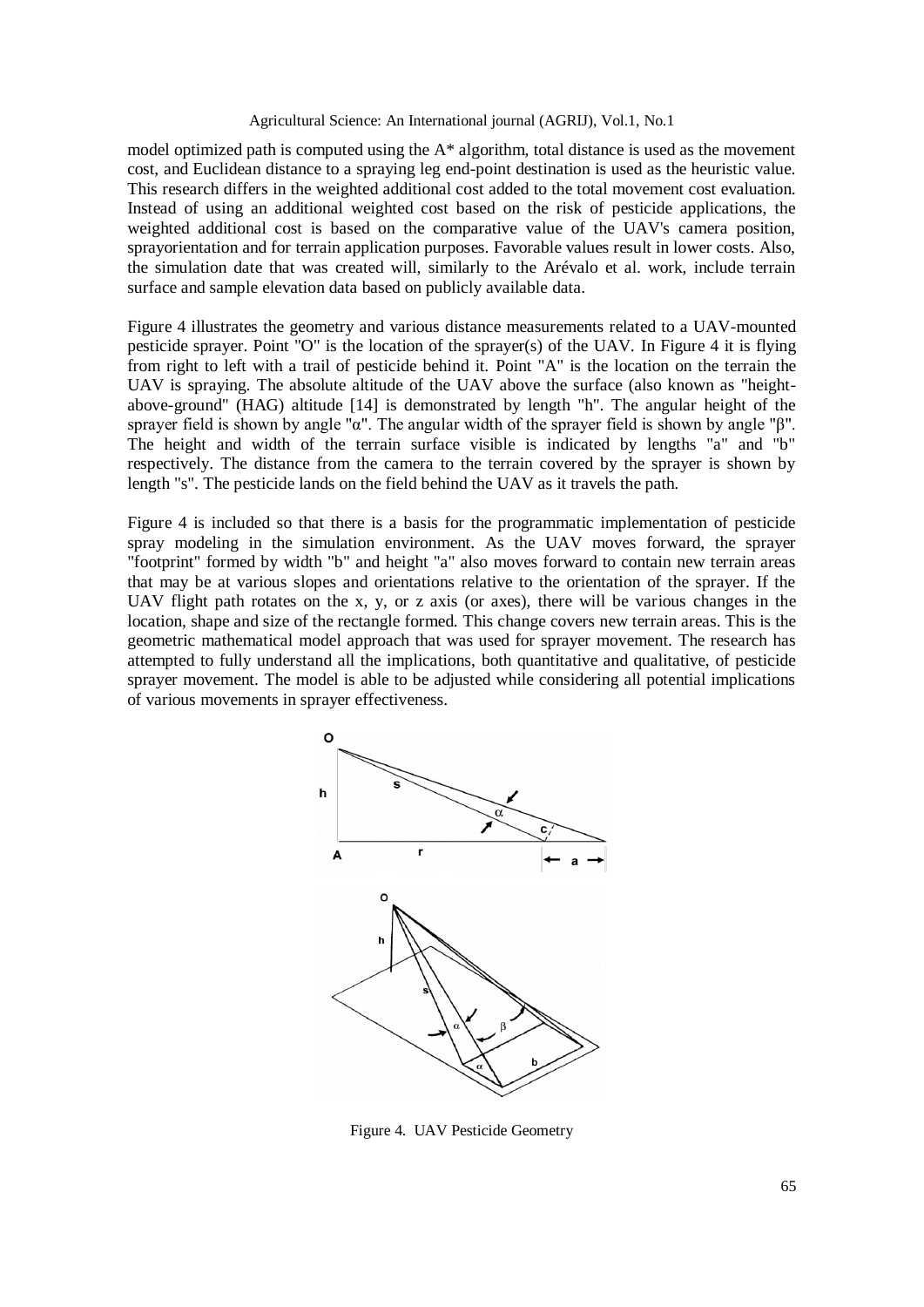This research uses the assumption that the application in the pesticide sprayer is an inverse cube as shown in Figure 5. Area directly in the path of the spray receives 100% coverage and coverage decreases moving out from that area due to wind and general disbursement. Other pesticides might have slightly different distribution equations based upon their characteristics like density and composition.



Figure 5. The Inverse Cube Lateral Range Curve Function

A metric was developed to calculate prospective utilization of the sprayer's position and orientation. This metric takes into account POAA of sections of the terrain area to be covered, and total elevation of the terrain area.

The sprayer application for purposes of simulation consisted of the following:

- 1. A uniform pesticide spray probability density distribution in the target area.
- 2. An inverse cube visual pesticide coverage function model.
- 3. The agricultural field is passive and non-moving.
- 4. Pesticide spraying does not guarantee complete coverage.

The test environmental terrain model consists of grid-squares divided at one-hundred-meter intervals. However, the model can be adjusted for other intervals base upon factors such as type of UAV, type of pesticide and environmental factors. Terrain elevation data is tailored to the grid-square vertices. Satellite orthoimage photos are then superimposed on terrain areas, and a map grid-square database is partnered with ground terrain type and vertically protruding terrain coverage. Path movement cells have a length and width of one hundred meters above the agricultural surface, however the height of each cell is adjustable to allow consideration of various maximum UAV flight characteristics, climbs and descent rates.

In sum, the performed pesticide spray paths primarily attempt to minimize distances from the sprayer to the terrain and maximize the width and height of the terrain to the sprayer at all times. Resulting improvements are then able to be discovered through the pesticide application simulation.

# **6. BARRIERS AND ISSUES**

The primary task completed by the research was the creation of a simulation environment to test the various existing and performed pesticide spray methods. Several foundational issues were addressed during the course of this agricultural research, where a variety of solutions, alternatives and explanations were identified for each result. A few are addressed in the following: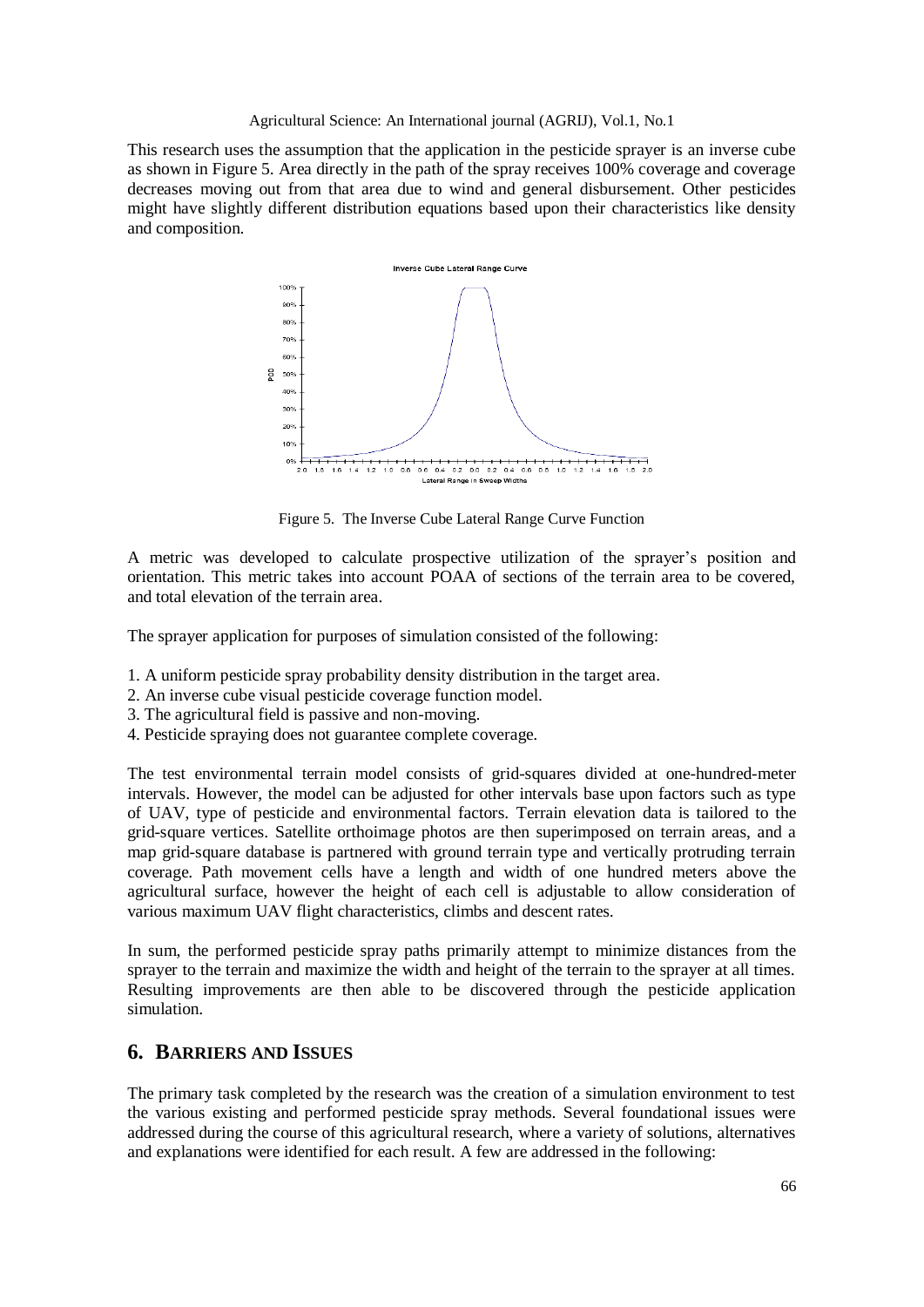1. Spray operation during cross-leg traverses. It was assumed the UAV sprayer is not operational during cross-leg traverses to simplify the pesticide application simulation. The sprayer was only considered to be operational during actual pesticide spraying segments. The effect of this turned out to be immaterial, as not only is the sprayer at a perpendicular angle to the agricultural field, but application turn points will be outside the respective area of spray application. This is to ensure thorough coverage of the spray pattern area by the sprayer at both the start and end of each field location. Since spray angles tend to be set down from the UAV, this is an important consideration.

2. Establishing credible sweep width (W) values for various sensors (sprayers), at various distances and under various environmental weather conditions.

3. The issue of terrain coverage is considered. Natural and man-made terrain cover such as trees, woods, forests, jungle, low-grass, high grass, rocks, and buildings, will decrease overall POAA in agricultural areas in contrast to similar terrain with little or no vertically protruding terrain cover such as clear areas or areas with roadways. Likely values and effects, and specific POAA percentage degradation values for various agricultural terrain and crop cover types, are adequately documented.

4. The creation of a theoretically credible and practicable metric to determine the relative merit of sprayer position and orientation over terrain in relation to other positions and orientations. As an example of one possible approach, the projection of the pesticide sprayer can be transposed into a rectangular area onto the visible terrain (the rectangular area encompassed by length and width of "a" and "b" as shown in Figure 4). This agricultural area can be subdivided into regions by a factor of one hundred. POAAs in various regions which could then be calculated based on the distance to the sprayer from each sub-area region (which could then also be adjusted by a coefficient factor that considers agricultural cover, such as trees), and multiplied by the respective terrain area length and width to create a weighted value. Resulting sub-area values could then be summed to create an overall value of agricultural terrain area multiplied by adjusted region POAAs. There are many possible approaches and Ousingsawat [28] also offers some guidance in this regard in its results.

5. The issue of spraying the same terrain two or more times along a flight path. Pesticide spraying consistent with Bayes' Rule [29] indicates spraying the same terrain consecutive times will improve POAA for that area. Any sprayer pattern algorithm will have to consider this important fact. It was possible terrain previously sprayed would be marked and this was implemented in the A\* prospective movement cost function using a weighting factor.

6. Neighboring agricultural path visibility. In certain areas along the sprayer's path, the sprayer may be in an ideal position to cover terrain within a previous or subsequent spray path terrain boundary area. An approach to maximizing the benefit of this effect, while attempting to prevent or mitigate the effects of repeated terrain spray passes while on neighboring legs, was developed. This involved the flagging of individual terrain areas as having been previously sprayed.

7. Experimentation with the sprayer cost-weighting factors. The performed implementation of the A\* involved in this study had as a primary goal the attempt to minimize the cost of spraying agricultural fields. An attempt to develop a heuristic or analytical approach to determining ideal weighting factors presenting the most likely pesticide application success under various conditions was made.

8. Confirming the benefit of, or offering an alternative to, theoretically optimal pesticide application. On terrain that can include areas with higher and lower overall POAAs (for example,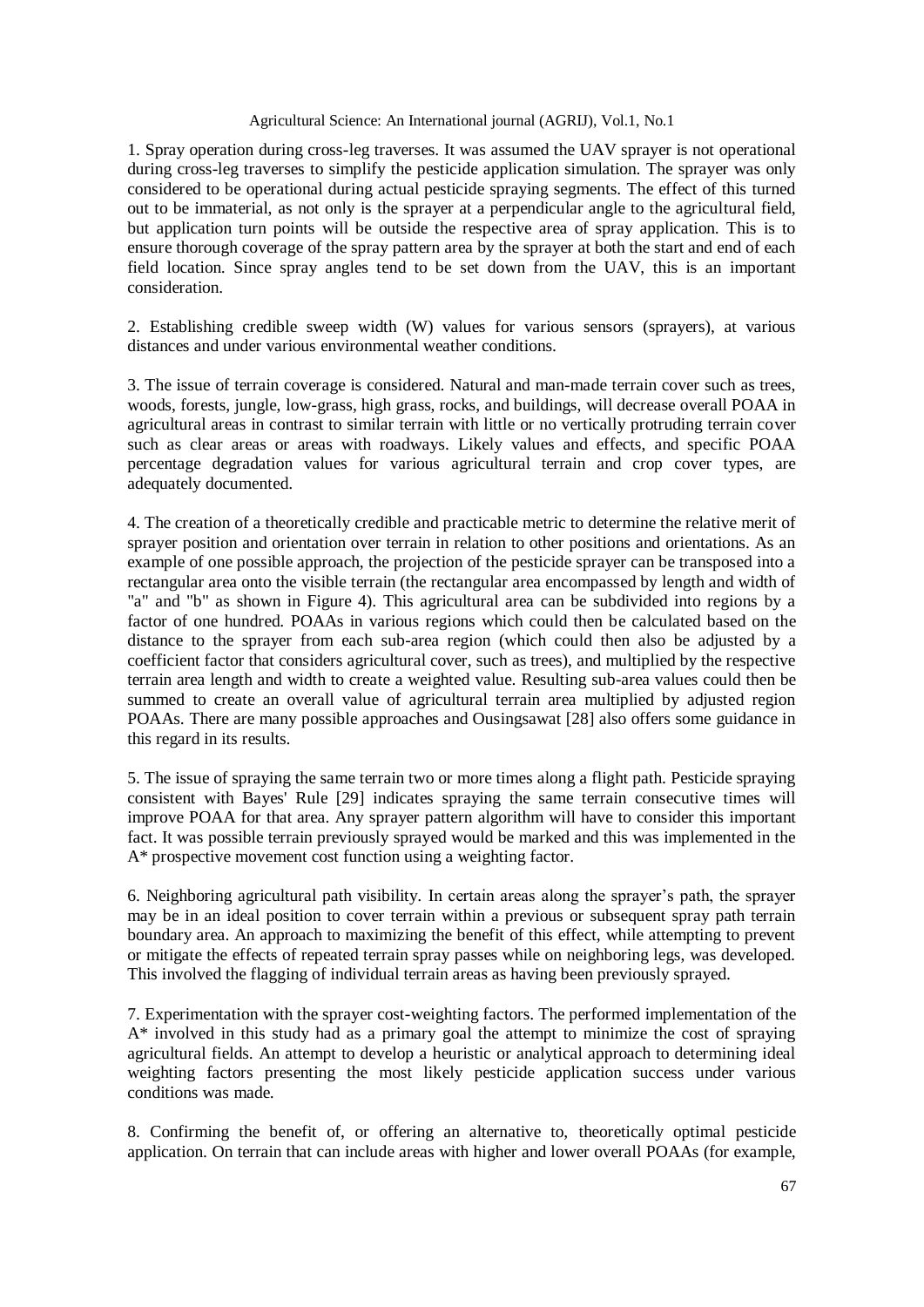wooded or low vegetation areas will have much lower POAAs than clear terrain for aerial pesticide spraying), a heuristic or analytical approach can be shown to yield better results than theoretical approaches and improve likely coverage for POAA.

9. Evaluating the enhanced effects of high-quality sprayers. Many UAV sprayers are now equipped with additional mounts for cameras with zoom lenses. [30]. These features make it possible to improve relative sprayers and corresponding POAA values. It was possible to include in the path movement routines a further enhancement for optimizing pesticide sprayers and record the results at various pre-planned locations along the path.

# **7. RESOURCES USED**

Elevation data from the Shuttle Radar Topography Mission (SRTM90) was used in building three-dimensional agricultural terrain models of areas likely to be included in pesticide applications. This information is available from the U. S. Geological Survey website for public usage. SRTM90 data can be found in geographically referenced terrain elevation cells nominally spaced at 90-meter intervals. This data can be incorporated into consistent 100-meter per side grid-squares or smaller squares if needed. The data is available for researchers and the general public including U. S. national parks and other rural areas often used in farming.

Satellite photo orthoimages are available and can be overlaid upon terrain elevation data gridsquare areas in order to determine individual terrain cell's estimated terrain cover values. Several agricultural terrain models have been developed with various types of topography. The terrain models utilized were used with Monte Carlo simulation of UAV flight paths to derive comparative agricultural pesticide application results.

# **8. RESULTS AND CONCLUSIONS**

The work of Arévalo et al. was duplicated and extended to the field of pesticide applications. Arévalo et al. devised an approach using the A\* algorithm to route UAVs over fields while attempting to avoid common sprayer difficulties. The performed research uses the same approach; however, it substitutes into the cost function of movement UAV pesticide spray positional utility instead of radar detection probability. In the performed modifications, more advantageous spray positions have lower movement costs attached to them [31].

It has been shown the result of this technique is improved UAV pesticide spray applications over agricultural terrain, which will be in contrast to standard straight line pesticide applications at fixed absolute or true altitudes. Various strategies for pesticide applications (including standard and modified versions) are compared using simulation and the results documented. Search improvement noted from the simulation results show increased POAA from identical spraying efforts. Similar work was performed by Pelosi et al [32] on the problem of search and rescue using UAVs.

### **REFERENCES**

- [1] Luo, He, et al. (2017) "Optimization of pesticide spraying tasks via multi-uavs using genetic algorithm." *Mathematical Problems in Engineering*.
- [2] Schouwenaars, T., Valenti, M., Feron, E., & How, J. P. (2005). Implementation and flight test results of MILP-based UAV guidance, In Proceedings of the *IEEE Aerospace Conference* (pp. 1–13). New York: IEEE.
- [3] Ruz, J. J., Arévalo, O., Pajares, G., & de la Cruz, J. M. (2007). Decision making among alternative routes for UAVs in dynamic environments. In Proceedings of the 12th *IEEE International*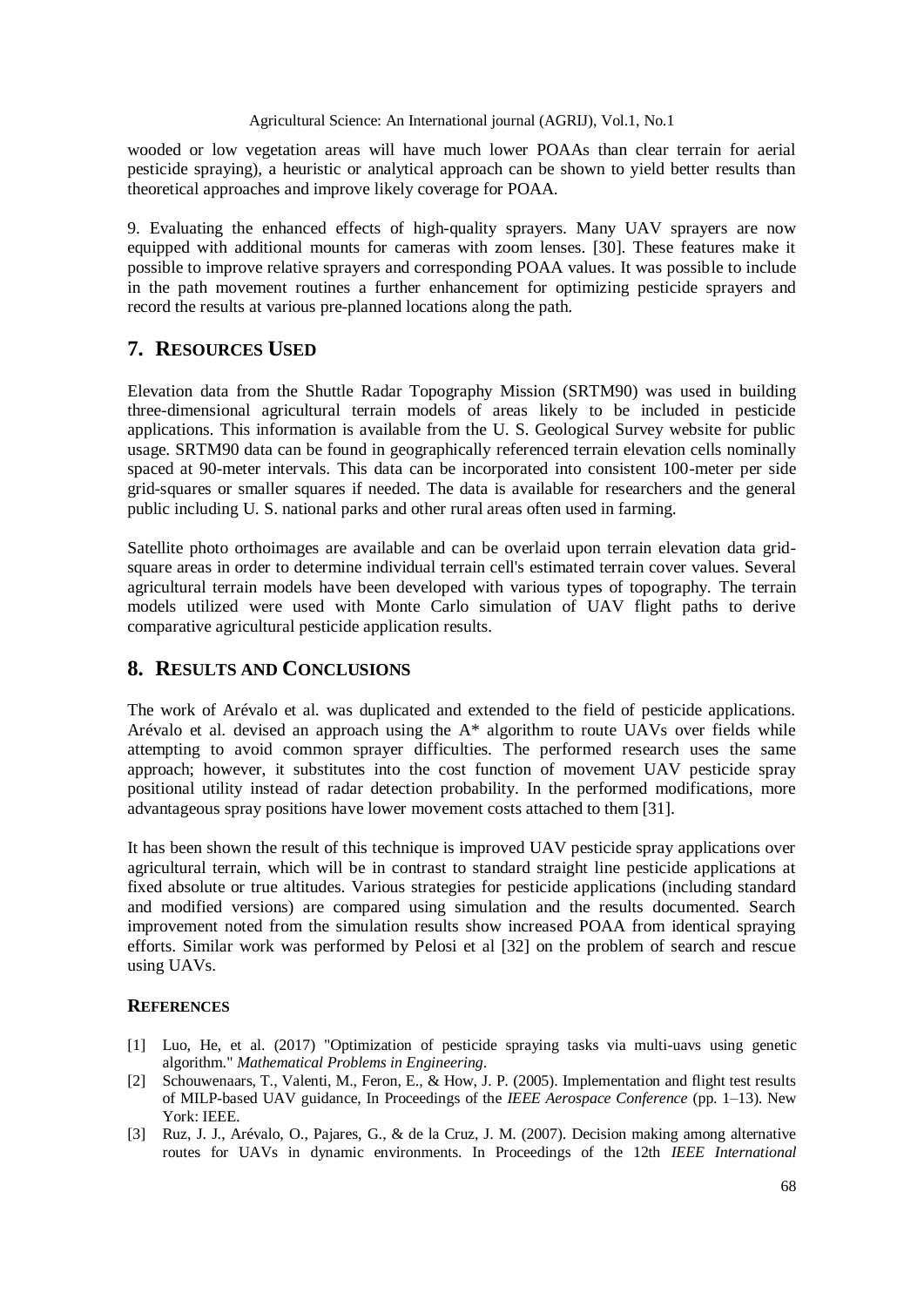*Conference on Emerging Technologies and Factory Automation* (pp. 997–1004). Washington, DC: IEEE Computer Society.

- [4] Ruz, J. J., Arévalo, O., de la Cruz, J. M., &Pajares, G. (2006). Using MILP for UAVs trajectory optimization under radar detection risk. In Proceedings of the 11th *IEEE International Conference on Emerging Technologies and Factory Automation* (pp. 957–960). Washington, DC: IEEE Computer Society.
- [5] Quigley, M., Barber, B., Griffiths, S., & Goodrich, M. A. (2005). Towards real-world searching with fixed-wing mini-UAVs. In Proceedings of the 2005 *IEEE/RSJ International Conference on Intelligent Robots and Systems*. Washington, DC: IEEE Computer Society.
- [6] De la Cruz, J. M., Besada-Portas, E., Torre-Cubillo, L., Andres-Toro, B., & Lopez-Orozco, J. A. (2008). Evolutionary path planner for UAVs in realistic environments. In M. Keijzer (Ed.), Proceedings of the 10th Annual *Conference on Genetic and Evolutionary Computation* (pp. 1477– 1484). New York: ACM.
- [7] Nikolos, Y., Tsourveloudis, N., &Valavanis, K. P. (2001). Evolutionary algorithm based 3-D path planner for UAV navigation. In Proceedings of the 9th *IEEE Mediterranean Conference on Control and Automation*. Washington, DC: IEEE Computer Society.
- [8] Karim, S., & Heinze, C. (2005). Experiences with the design and implementation of an agent-based autonomous UAV controller. In Proceedings of the Fourth *International Joint Conference on Autonomous Agents and Multiagent Systems* (pp. 19–26). Utrecht, the Netherlands: ACM.
- [9] Faiçal, Bruno S., et al. (2017) "An adaptive approach for UAV-based pesticide spraying in dynamic environments." *Computers and Electronics in Agriculture* 138: 210-223.
- [10] Sawhney, R., Krishna, K. M., Srinathan, K., & Mohan, M. (2008). On reduced time fault tolerant paths for multiple UAVs covering a hostile terrain. Proceedings of the 7th *International Joint Conference on Autonomous Agents and Multiagent Systems*, 3, 1171–1174.
- [11] Nachmani, G. (2007). *Minimum-energy flight paths for UAVs using mesoscale wind forecasts and approximate dynamic programming*. Unpublished doctoral dissertation, Naval Postgraduate School, Monterey, CA.
- [12] Adams, J. A., Cooper, J. L., Goodrich, M. A., Humphrey, C., Quigley, M., Buss, B. G., & Morse, B. S. (2007). *Camera-equipped mini UAVs for wilderness search support: Task analysis and lessons from field trials* (BYUHCMI Tech. Rep. 2007-1). Provo, UT: Brigham Young University.
- [13] Faiçal, Bruno S., et al. (2014) "Fine-tuning of UAV control rules for spraying pesticides on crop fields." 2014 IEEE 26th International Conference on *Tools with Artificial Intelligence*. IEEE.
- [14] Frost, J. R. (1996). *The theory of search*. Washington, DC: Soza& Company, Ltd.
- [15] Kamrani, F., &Ayani, R. (2007). Using on-line simulation for adaptive path planning of UAVs. In Proceedings of the 11th *IEEE international Symposium on Distributed Simulation and Real-Time Applications* (pp. 167–174). Washington, DC: IEEE Computer Society.
- [16] Cooper, D. C., & Frost, J. R. (2004). *Sweep width estimation for ground search and rescue*. Washington, DC: Potomac Management Group.
- [17] Frost, J. R. (2001). *Review of search theory: advances and applications to search and rescue decision support*. Washington, DC: U. S. Department of Transportation.
- [18] Morales, D. M. (2005). *The effects of target location uncertainty in game theoretic solutions to optimal trajectory formulations*. Unpublished doctoral dissertation, Cambridge, MA: Massachusetts Institute of Technology.
- [19] Larson, R. A., Pachter, M., & Mears, M. J. (2005, August). Path planning by unmanned air vehicles for engaging an integrated radar network. Paper presented at the meeting of the *AIAA Guidance, Navigation, and Control Conference and Exhibit*, San Francisco, California.
- [20] Ryan, A. D., Nguyen, D. L., & Hedrick, J. K. (2005, November). Hybrid control for UAV-assisted search and rescue. Paper presented at the *ASME International Mechanical Engineering Congress and Exposition*, Orlando, FL.
- [21] Luotsinen, L. J. (2004). *Autonomous environmental mapping in multi-agent UAV systems*. Unpublished doctoral dissertation, University of Florida, Orlando.
- [22] Scerri, P., Glinton, R., Owens, S., Okamoto, S., &Sycara, K. (2007). Locating RF emitters with large UAV teams. In Proceedings of the 6th *International Joint Conference on Autonomous Agents and Multiagent Systems* (pp. 1–3). New York: ACM.
- [23] Cocaud, C. (2006). *Autonomous tasks allocation and path generation of UAVs*. Unpublished doctoral dissertation, Ottawa, ON: University of Ottawa.